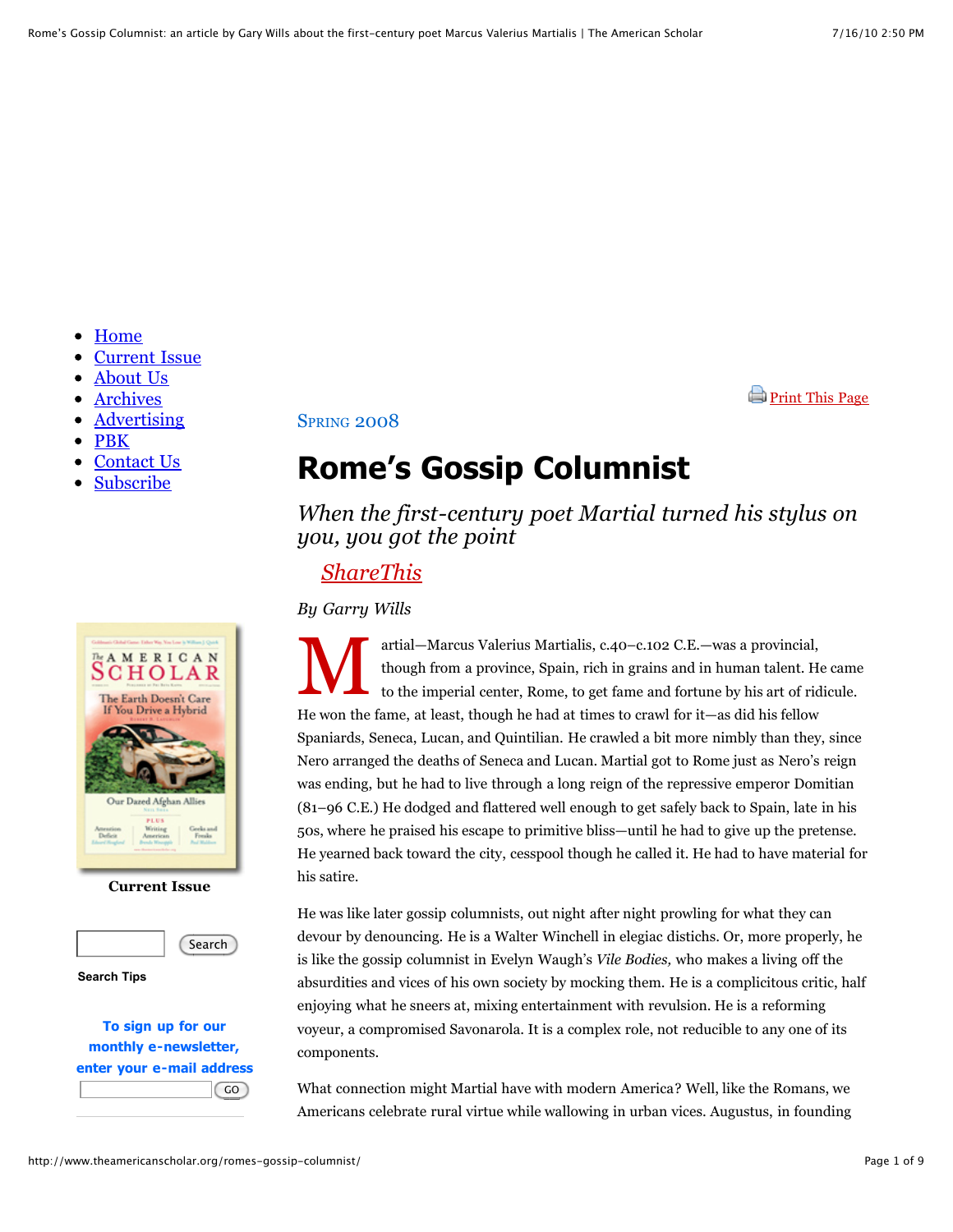the empire, pretended to be saving the republic. This set up an endless round of antinomies, of people professing simple pieties while indulging in complex depravities the very people Martial homed in on with his radar for pretense and masquerading. Romans ostentatiously disavowed the depravity, real and supposed, of Greece, of "Oriental" cults and fads, while jostling each other to get at that forbidden fruit.

Of course, other cultures have felt the same stresses and rumblings, and I do Martial no service by comparing him with Winchell. Gossip columnists have come in much more artistic forms. A Swift, a Pope, a Dryden have played the court tattletale and raised their snide whisperings to a kind of cosmic thunder over the end of civilized behavior. Pope turned the heroic couplet into a literary guillotine. Head after head rolled away from his exquisite apparatus. Here goes Lord Hervey's noll:

Fop at the toilet, flatterer at the board, Now trips a lady, and now struts a lord.

And here goes Addison's:

Like Cato, give his little Senate laws, And sit attentive to his own applause.

Or those of fading dowagers:

A sop their passion, and their prize a sot; Alive ridiculous, and dead forgot.

And here he dispatches his critics:

Yes, I am proud; I must be proud to see Men not afraid of God, afraid of me.

Martial, too, is a master of the quick dispatch (8.54):

You're beautiful and sinful—in a trice I'd settle for less looks to get less vice.

Just as quick (11.66):

How can this slippery son of a bitch, With all his vices, *not* be rich?

Or (12.20):

Of course we know he'll never wed. What? Put his sister out of bed?

Or (2.38):

What, Linus, can my farm be minus, When it successfully lacks Linus?

Or (3.9):

His verse was meant to strike me low



#### **Just Posted**

**Joseph Fuller** on how computer modeling worsened the financial [crisis and what we ought](http://www.theamericanscholar.org/the-terminator-comes-to-wall-street/) to do about it

#### **Point of Departure**

#### **Daniel Mendelsohn**

[tells why those who study](http://www.theamericanscholar.org/lost-classics/) the classics bear a special burden of loss

#### **Web Exclusives**

- **Bob Thompson** on covering the "book [beat" and how to write](http://www.theamericanscholar.org/writing-about-writers/) about writers
- **[Archives](http://www.theamericanscholar.org/category/web-exclusive/)**

#### **From Past Issues**

- **Steven L. Isenberg**'s "Lunching on Olympus," a *Best [American Essays 2010](http://www.theamericanscholar.org/lunching-on-olympus/)* selection
- **William Zinsser** on [why Joseph Mitchell](http://www.theamericanscholar.org/journeys-with-joseph-mitchell/)  stopped writing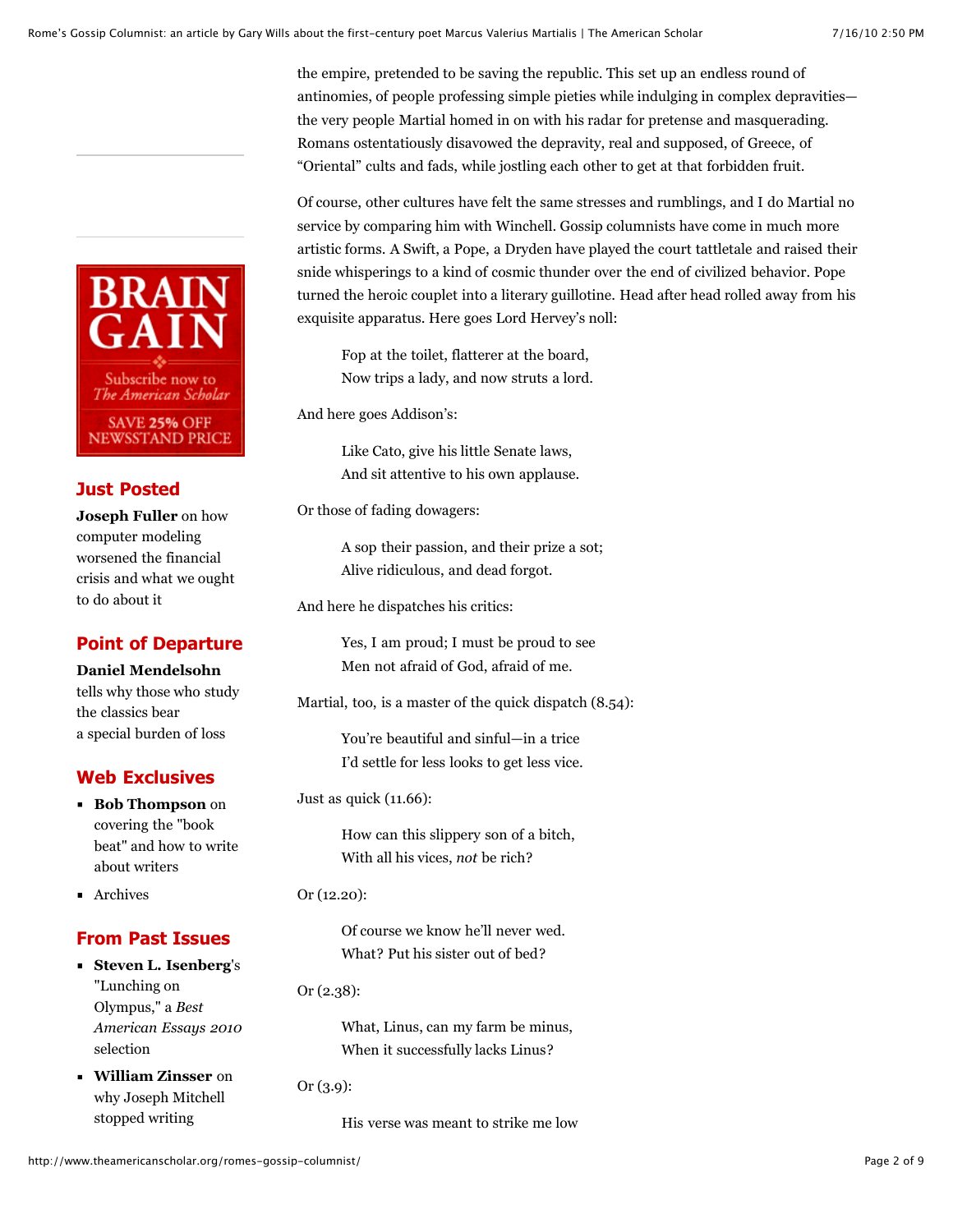- **William Deresiewicz** on the [disadvantages of an](http://www.theamericanscholar.org/the-disadvantages-of-an-elite-education/) elite education
- **[James McConkey](http://www.theamericanscholar.org/what-kind-of-father-am-i/)** on fathers and sons
- **Melvin Bukiet** takes [aim at Brooklyn Books](http://www.theamericanscholar.org/wonder-bread/) of Wonder
- **[Emily Bernard](http://www.theamericanscholar.org/teaching-the-n-word/)** on teaching "the N-Word"

#### **Tell Us What You Think**

E-mail us at [scholar@pbk.org.](mailto:scholar@pbk.org) But, since *he* wrote it—who will know?

Some translators of Martial feel that to be modern, to be authentic, they must not resort to things as forced and artificial as regular meter, stanzas, rhyme. But if that is how they feel, they should steer clear of ancient epigram, whose whole appeal lies in a studied formality. To have any force at all, epigram must add artifice to baser urges. In English we lack most of the resources of such artifice—the endlessly interlockable verbal patterns of an inflected language. We lack that form's verbal architectonics. If we give up tools that offer even partial recompense for the loss of such structure, the Englished epigrams lose their focus. Martial was as focused as a predator stalking its prey. His light but hardhitting lines blend low matter with high polish, the intimate and the impersonal, the tough and the graceful. They pick up dung with silver tongs.

The point of some epigrams is to get close enough in the early lines to deliver a sudden stab in the last. Over and over, the tone can seem praising, luring the victim in for a final vicious swerve to strike home (4.84):

Men seek Thais From North and South, And she's a virgin— All but her mouth.

The epigram toys with its victim, as cats play with mice (4.87):

Cold Bassa leans and coos At baby's little shoes. Shows warmth of heart? No, masks a fart.

Article continues after advertisement

## **What Great Minds Like Yours Are Thinking ... [Subscribe Now](https://ssl.drgnetwork.com/ecom/ams/cgi/subscribe/order?org=AMS&publ=AS)**

#### **Save 25% off the newsstand price**

But at other times, instead of wanting to get near enough for intimate betrayal, the epigrammatist does not allow others to get near him. A prize example comes from Catullus, who wrote epigrams rarely but superbly—as in this response to an overture from Julius Caesar:

Join your party? I might, mighty Czar, Could I remember quite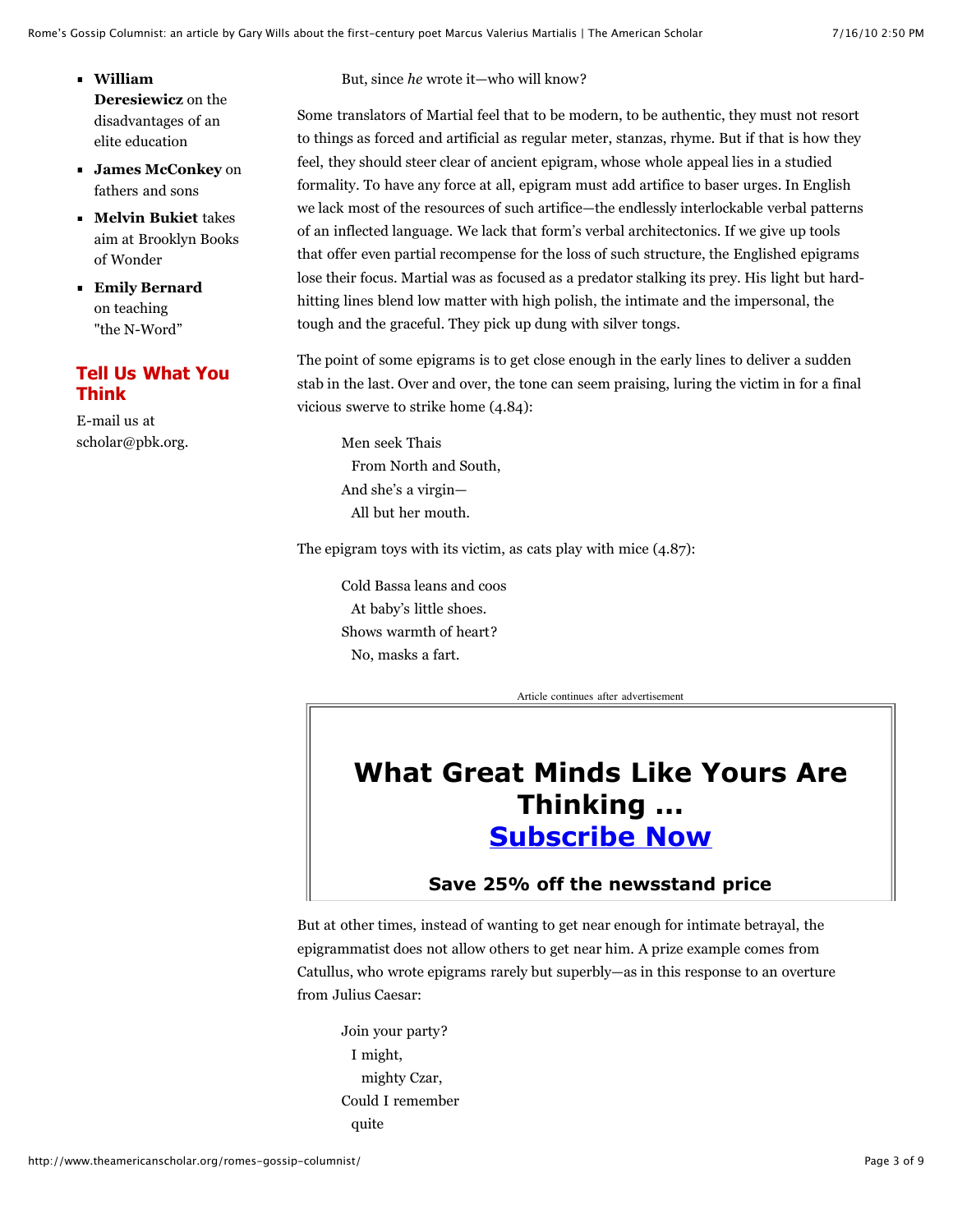who you are.

That cool brushoff makes Samuel Johnson look clumsy and overheated when he spurns Lord Chesterfield's offer of patronage. The supreme statement of a haughty distance may be Martial 1.32:

Mister Sabidius you pain me. I wonder (some) why that should be And cannot tell—a mystery. You inexplicably pain me.

Catullus could fight dirty, not with brass knuckles but golden knuckles:

For veritable man I cannot pass? Then what's that down your mouth and up your ass? I thrust into the right receptacle— For what you say is not acceptable. You claim my verses seem effeminate In what they hint and what they boldly state. But poets are not what they write for others. Their lives may meet the standard of their mothers. I write not for the young, combustible, Forever ready and all lust-able. I want to bring back ancients who were young— My lines reanimate the feebly hung. You think I've aged into the latter class? Then what's that down your mouth and up your ass?

Martial, too, could fight dirty (6.36):

A bent huge nose, a monstrous cock to match— Curved, each into the other, what a snatch!

The epigrammatists dignified such exercises by claiming disgust at social decline or aberration. They even claimed a noble lineage. As Homer founded epic, epigram had a legendary forebear in the seventh-century Greek poet, Archilochus. As Horace put it in *The Poet's Craft:*

Archilochus made anger keep its head, And killed men metronomically dead.

Of course, one could not openly rebuke an emperor in Martial's repressive era, when poets survived (if they did) by a studied (only slightly snickering) sycophancy. Like his friends and fellow Spaniards Seneca and Lucan, Martial had to calculate the least degree of abasement he could get away with, alternately chafing at the boundaries and knuckling under. Martial, under Domition, could not venture even veiled subversion, but like most of his contemporaries he welcomed the brief respite under Nerva (96–98 C.E.). Earlier, with Titus (79–81 C.E.), he seemed genuinely enthusiastic. He wrote a series of little poems to celebrate that emperor's opening of his amphitheater (later called the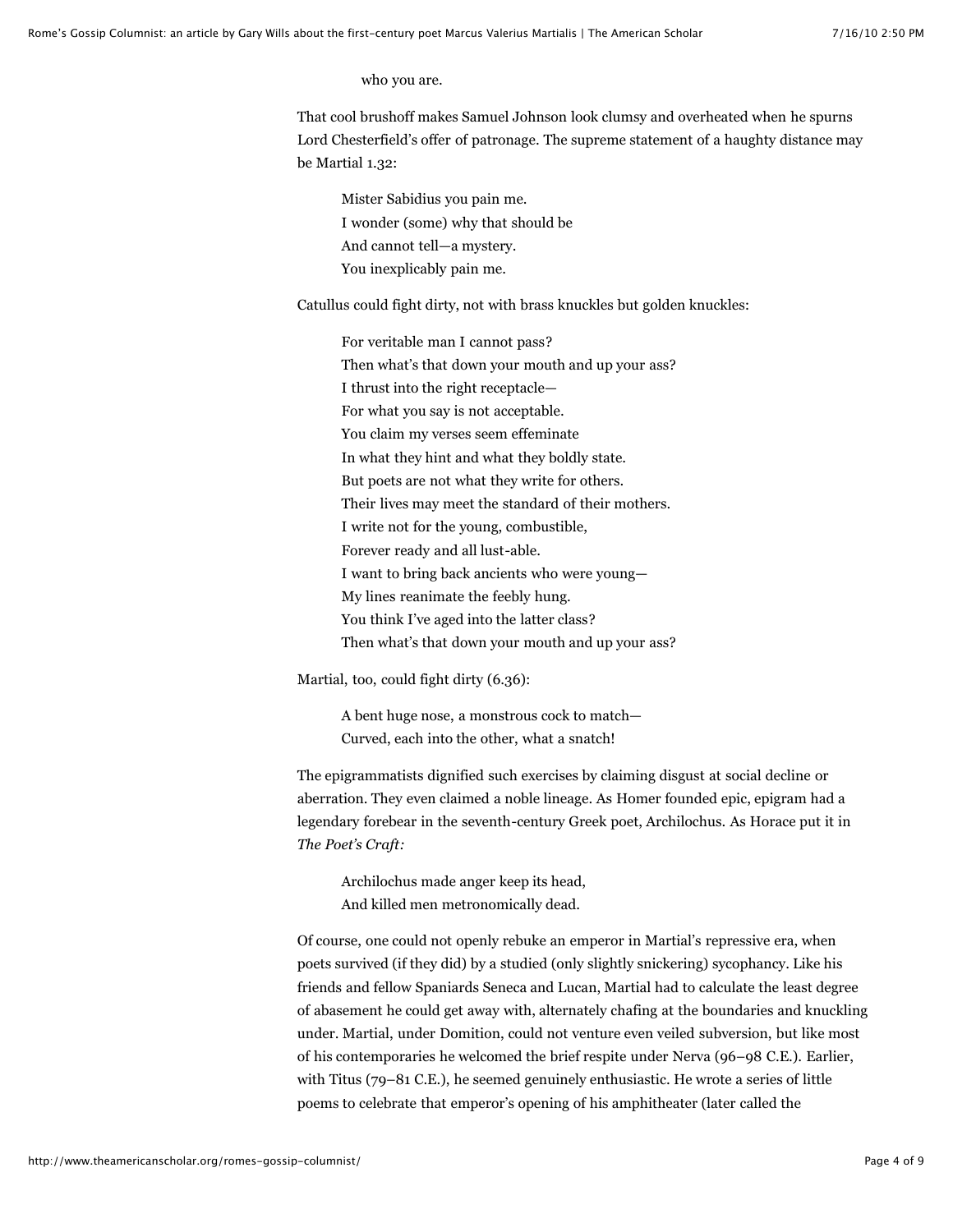Colosseum). Though it is a myth that Christians were fed to lions in that huge colander of blood, the combat of gladiators with each other and with beasts was sufficiently bloody, and Martial expresses a fan's delight in the mayhem. He was a Roman after all, and how can the author of epigrams question any art of cruelty? He admires the way a huge animal can be defeated with nothing more substantial than fisherman's gear (*Spectacles* 11):

Rolled over in the bloody dust, The bear can make no freeing thrust. The thin compulsion of a net Is firm in gauzy layers set. So beasts can, though they soar in air, Come netted earthward, like the bear.

For Martial, the epigrammatist was a retiarius. He at least half meant his abject praise of Titus as the Master of the Games (*Spectacles* 31):

My hurried style no criticism raises— One never errs in hurrying your praises.

Despite such kowtowing to the forms of patronage, Martial likes to undermine most forms of convention. Ancient poets liked Catullus's picture of a girl lamenting her pet bird, a sentimental scene from Greuze. Martial will seem to indulge the same device, only to reveal its sexual subtheme in one line.

 7.14 Fate humbles her, she's lost her pet— No bird by soft Catullus sung, No dove plunged to a hell of jet, Whose praises stretch the poet's lung. Rather, a boy of few years yet, A mite—already mightily hung.

Everything in Martial's short insult poems exists for the final thrust. We are meant to respond as the Venetian friar did when stabbed by Vatican henchmen: "I get the point" (*stilo*). English translations sacrifice other things to get to the essential. This often makes the translation more economical than its original, since Martial's preliminary fencing is done with tools we cannot use.

Martial belonged to the educated class that, in the Roman Empire, could live by patronage and art, so long as one did not challenge the established system (as Ovid and Lucan did). There was little danger of that with Martial, since he was a social conservative, as are most satirists who castigate "deviants" (Juvenal and Persius in the ancient world, Pope and Waugh later on). Martial seems daring because he pushes conventional limits, but he does it for conventional standards. His poems are bisexual in the accepted way of his time, praising pliable boys and frisky women, but he upholds classical misogyny and the view that the only decent homosexual relation is that of an active male adult and a passive boy. Other relationships, including any between women and women, are treated as shameful—as are all forms of oral sex (fellatio as well as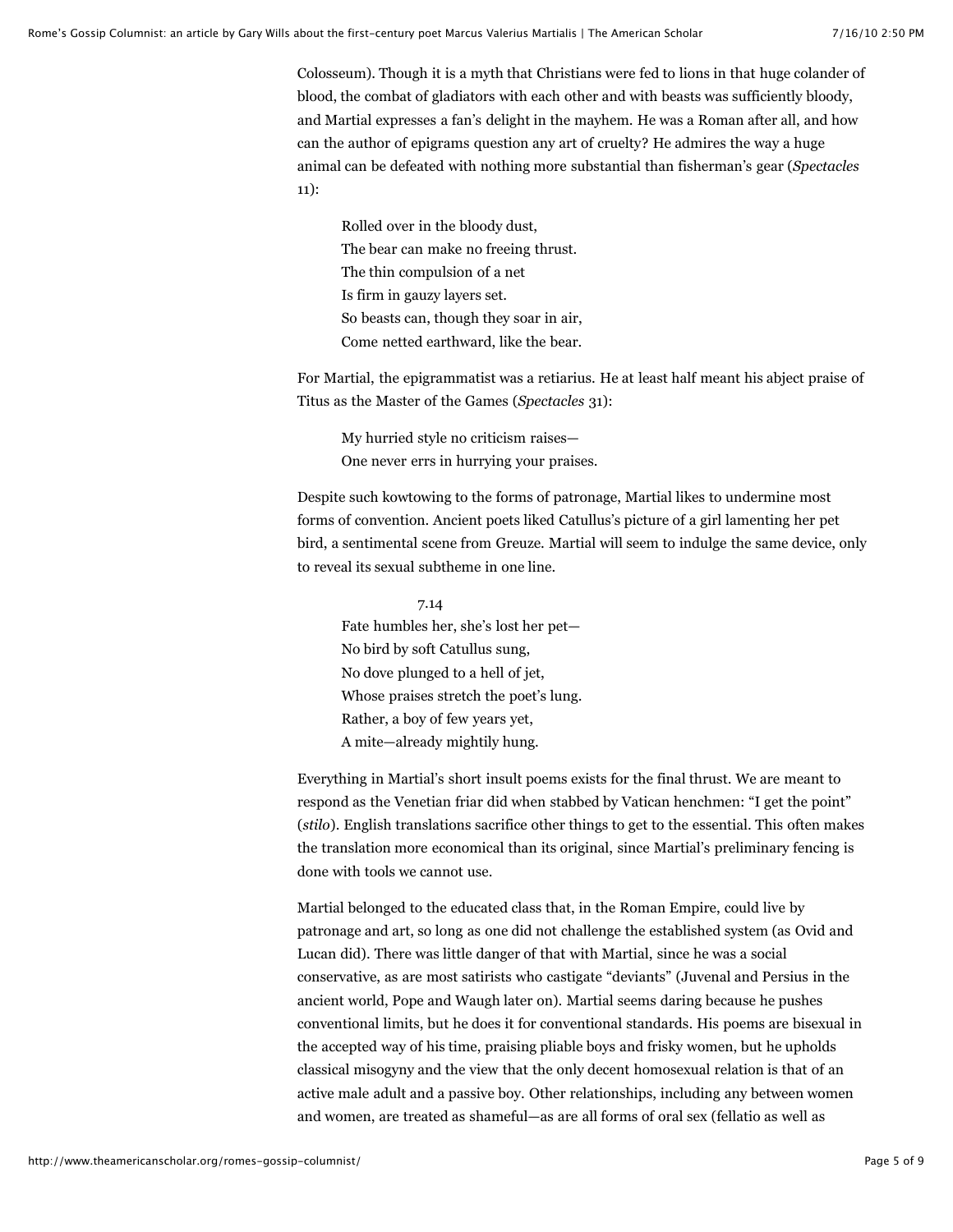cunnilingus, whether performed by males or females).

For Martial, the highest virtue is friendship, and the greatest wrong is betrayal of friends. His frequent attacks on the patronage system (by which he lived) focus on the way most patrons failed to rise to the level of friendship they professed. Treating men of power as friends keeps him from thinking he has to accept their political programs. The deepest statement of his values may be this (5.42):

A thief can rifle any till, A fire with ash your home can fill, A creditor calls in your debt. Bad harvest does your farm upset. An impish mistress robes your dwelling, Storm shatters your ships in water swelling. But gifts to friends your friendships save. You keep thus always what you gave.

He dwells often on the complex etiquette of gift giving and gift receiving, loans extended and loans unpaid. He celebrates his and his friends' birthdays. (He was named Martialis for his own birth in March, the month of Mars.) His misogyny did not prevent him from accepting a villa in Spain from a woman patron, and his apolitical life did not keep him from sycophancy to the emperors. The greatest moralists know how to cut moral corners. We like them still when they attack the other hypocrites in their world.

N ot all of Martial's epigrams are satirical or insulting. He often pays tribute—to a friend, a hero, a landscape. One of the heroes he celebrated was Cato the Younger's daughter, Portia (1.42):

Of Brutus's end when frantic Portia learned, Her friends hid weapons while for death she yearned. She cried, "Who keeps me from my chosen date? Like Cato's daughter I shall earn my fate." Deprived of arms, she took coals from the fire, And, swallowing death, achieved her last desire. Vainly to keep her from the sword they tried— Some forms of steel are not to be denied.

He could pay a friend this gracious compliment (1.39):

If ancient virtues could abound, If wisdom were with goodness found, If learning did with vigor thrive, And loyalty were still alive, If challenged honor were defended, And gods were not by stealth offended, If any of these things were true— Where find them, Decius, but in you?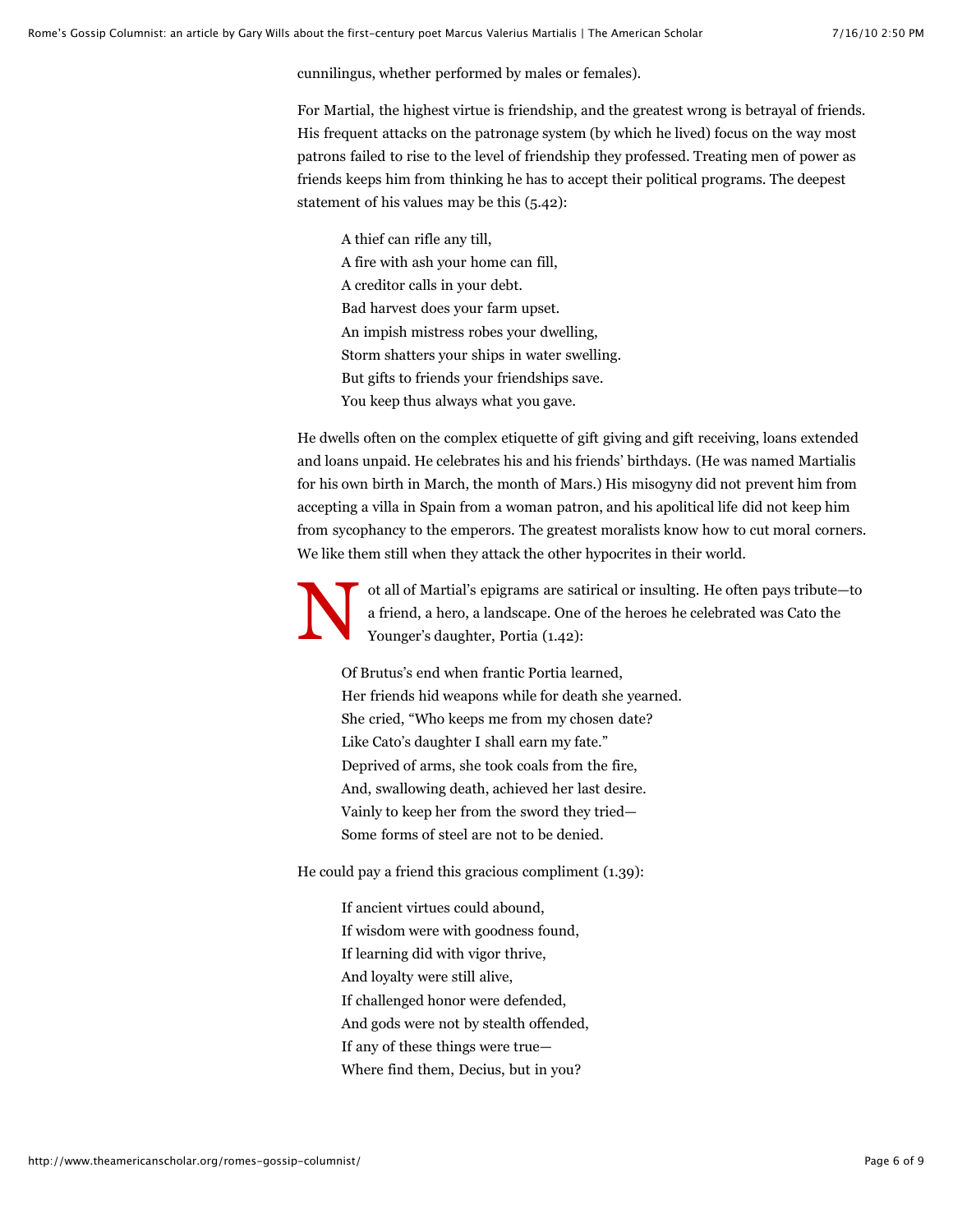Article continues after advertisement

## **A 2009 National Magazine Award finalist for General Excellence!**



#### **Save 25% off the newsstand price**

To avoid crass flattery, he can turn a wry compliment (12.51):

Friend Gullible, so often taken in, Lacks our familiarity with sin.

He could be tender, as in this lament for a little slave (5.34):

My parents in the Underworld! I send This servant girl—take care and gently tend, Console her past the terrifying shade, Keep her of circling horrors unafraid, For she, alas, was only six days shy Of six years when too soon she came to die. Protect her as she plays her childhood games, And lisps, as she was wont, our names. Earth, sadly mounded on this gravesite new, Press lightly on her, as she did on you.

His only tender love poems are pederastic, like this (10.42):

Your hint of beard just barely is, It is a froth, a breath of fizz. A sunbeam or a wandering breeze Displaces it with ease. Girls brush it with a dainty thumb That sweeps the down off from a plum. And when you give me kisses free, Your shadowy beard dusts off on me.

The classical view of pederasty was the opposite of ours. We accept gay sex between consenting adults, but consider sex with minors to be child abuse. The latter was the ideal for Martial.

B ut for all his softer or more lyrical epigrams, Martial will always be best known for his insult poems, the dirtier the better. He often attacks promiscuity, here with a typical twist at the end (7.30):

Barbarian hordes on mass you fuck, Odd types into your bed you tuck.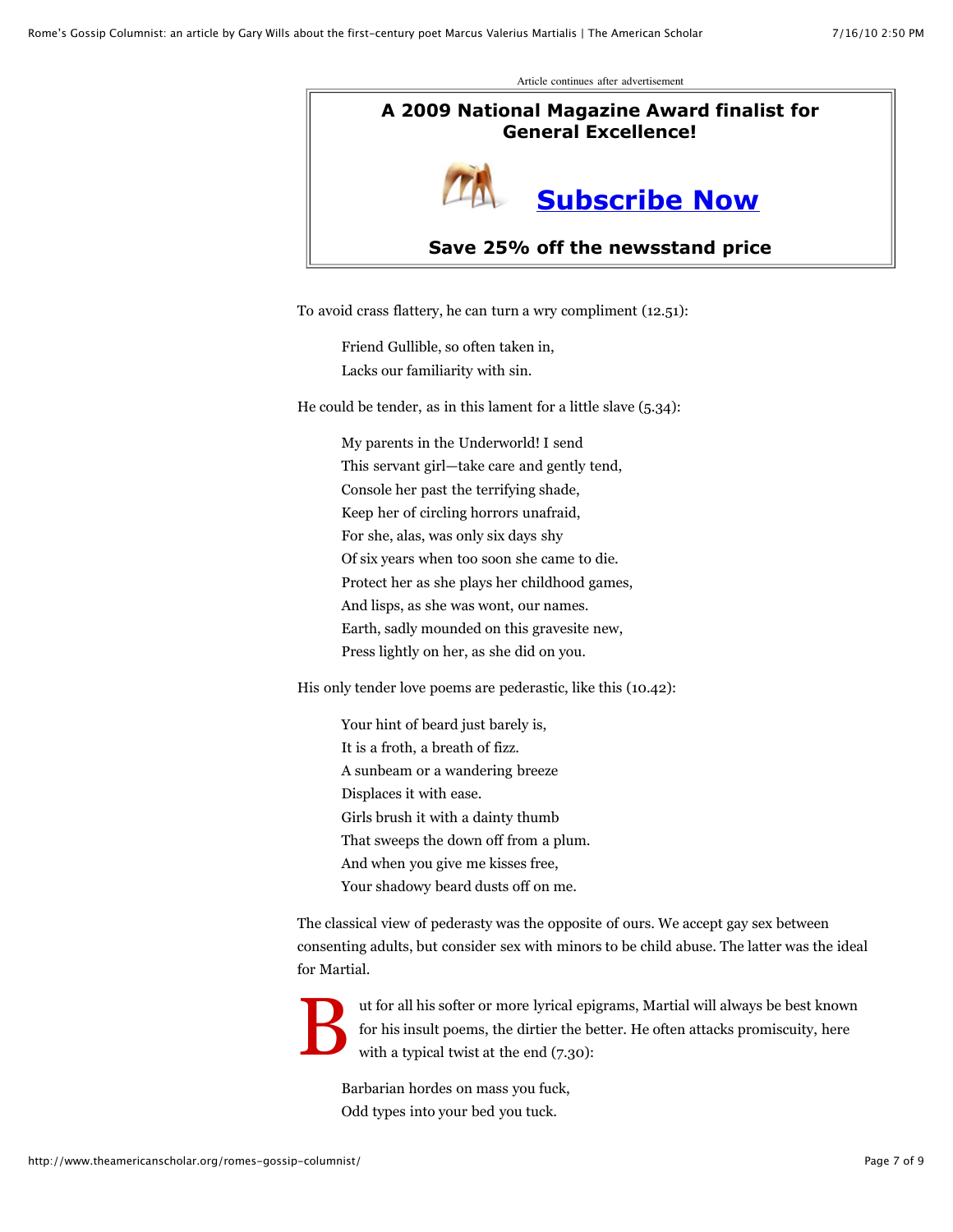You take on blacks and Asian forces, And Jews, and soldiers, and their horses. Yet you, voracious Roman chick, Have never known a Roman dick.

Here is the insult parliamentary (6.23):

You want my cock at full attention If sex you casually mention? No matter how you coax men's tools, Hand "makes a motion" face overrules.

And this is the insult histrionic (6.6):

Your lady's with the art scene all aglow: To theater she is devoted so That, after screwing each star in the show, To players of the "smallest parts" she'll go.

And here is as far as insult can go (7.18):

Your face entices, and your thighs— Why are you shunned by all the guys? Because when in your cunt they drill, Its liquids clack and gurgle shrill. It makes eternal squish and squeal Of gibberish without repeal. To keep your lovers from their balking, Just teach the thing to do some talking.

It is often said that epigrams should be sampled one or a few at a time. Martial thought so, too. He wrote (10.1):

If this book seems too long, Just read from it one song. In this way, whittling it By reading bit by bit, A little book with ease You make it, as you please.

We know what kind of reader Martial wanted, what effect he aimed for, from another of his own poems  $(6.60)$ :

He reads my verses, just to be in fashion, But finds himself whipsawed by sudden passion. He frowns, then chortles—chokes at what he reads— And calls it the most infamous of screeds, Then pales, as he were under some indicting— You've got him, poems! That's what I call writing.